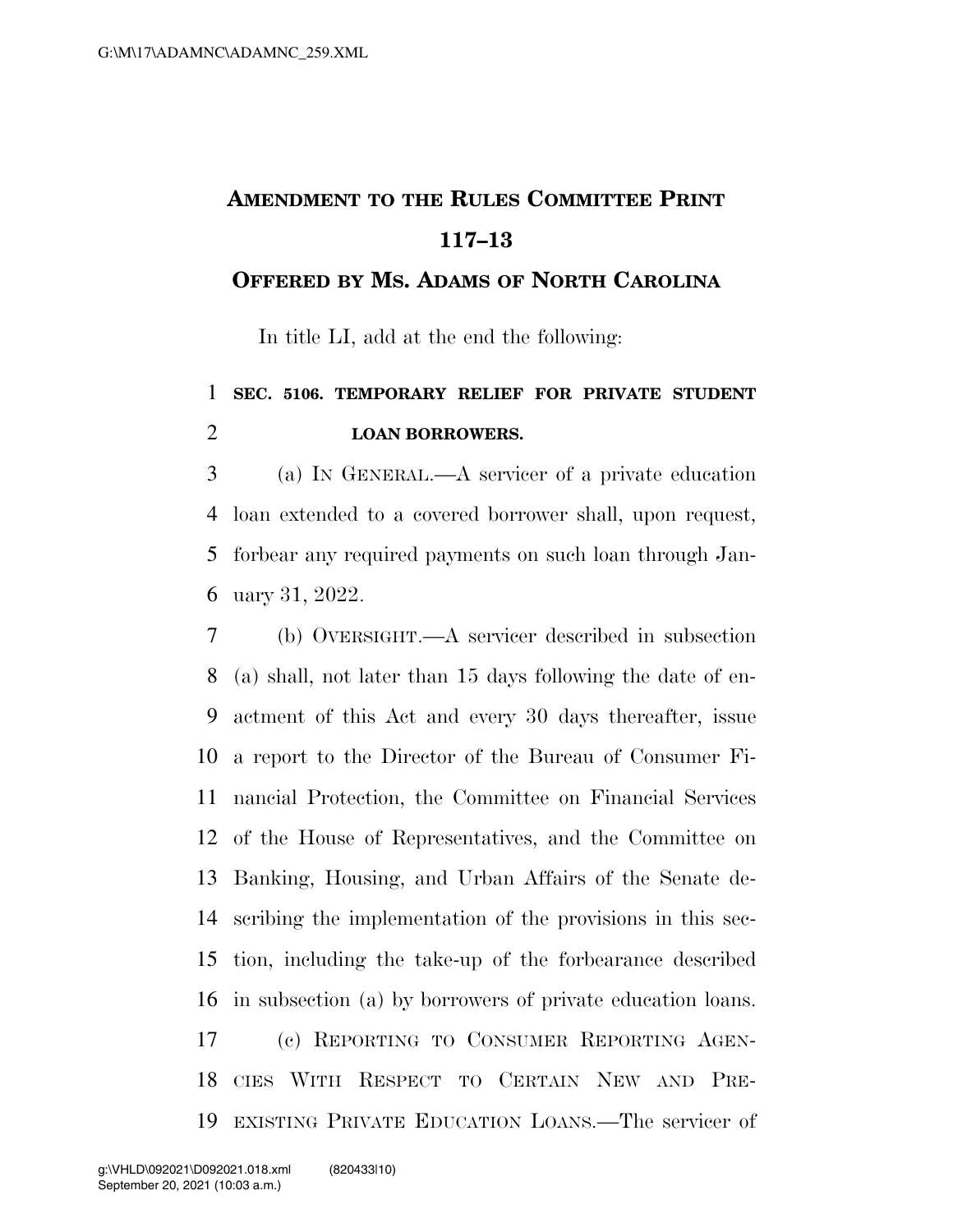a private education loan shall ensure that, for the purpose of reporting information about the loan to a consumer re- porting agency, any forbearance or deferment invoked by a borrower during the period beginning on March 13, 2020, and ending on January 31, 2022, including any payment that has been forborne under this section, is treated as if it were a regularly scheduled payment made by a borrower.

 (d) SUSPENDING INVOLUNTARY COLLECTION.—For the period beginning on the date of enactment of this Act and ending on January 31, 2022, the servicer or holder of a private education loan shall suspend all involuntary collection related to the loan.

 (e) NOTICE TO BORROWERS AND TRANSITION PE- RIOD.—To inform covered borrowers of the actions taken in accordance with this section and ensure an effective transition, the servicer of a private education loan ex-tended to a covered borrower shall—

- (1) not later than 15 days after the date of en-actment of this Act, notify covered borrowers—
- (A) of the availability of forbearance under subsection (a) and the manner in which a bor-23 rower may request such forbearance;